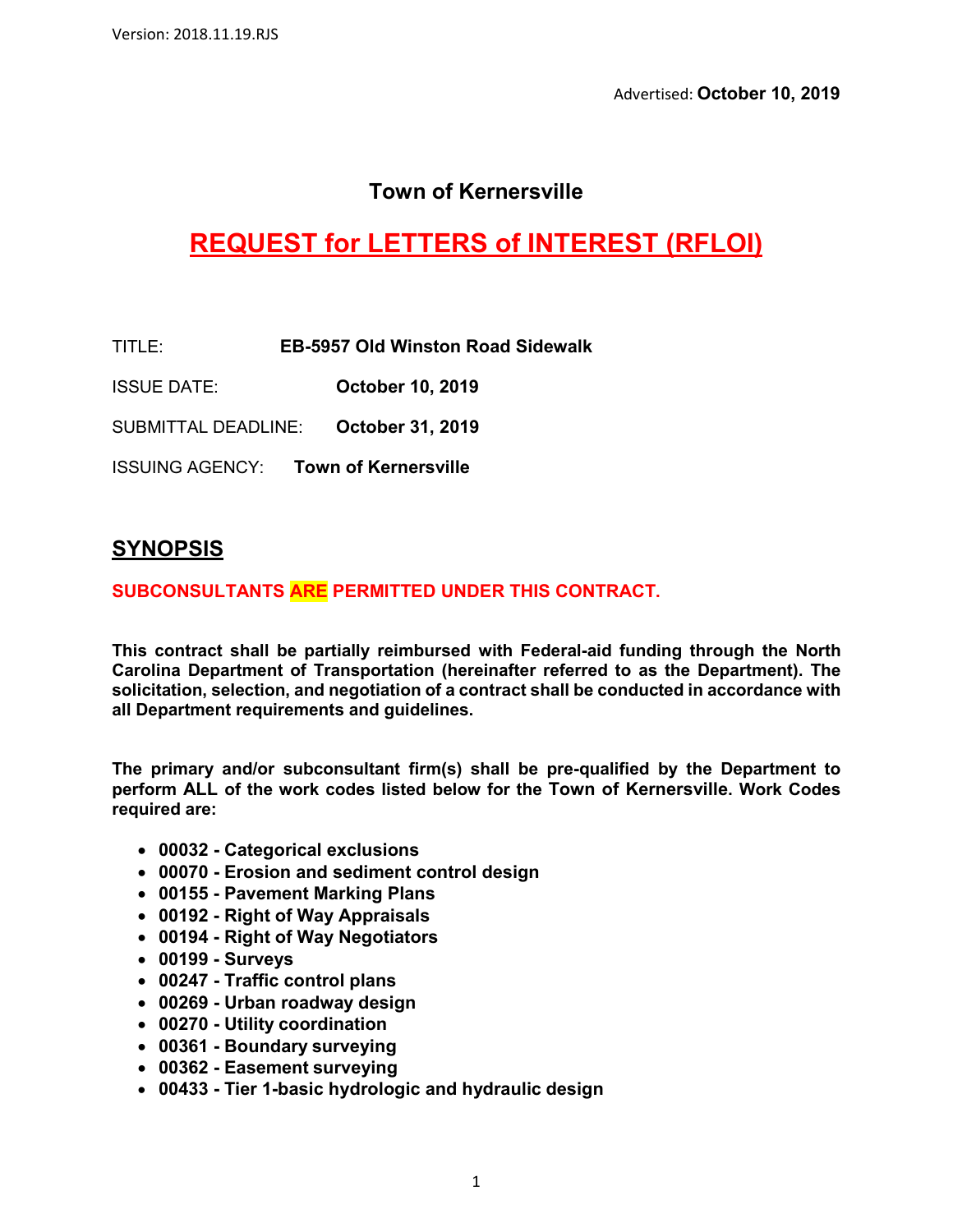#### **WORK CODES for each primary and/or subconsultant firm(s) SHALL be listed on the respective RS-2 FORMS (see section 'SUBMISSION ORGANIZATION AND INFORMATION REQUIREMENTS').**

This RFLOI is to solicit responses (LETTERS of INTEREST, or LOIs) from qualified firms to provide professional consulting services to:

**This Project will provide for the addition of approximately 635 LF of sidewalk and curb and gutter in the Town of Kernersville. This Project will add sidewalk on the south side of Old Winston Road from the intersection of Old Winston Road with Hopkins Road east on Old Winston Road to existing sidewalk. A pedestrian crosswalk will be provided across Old Winston Road to the northwest corner of Hopkins Road and connection provided to the existing Hopkins Road sidewalk.**

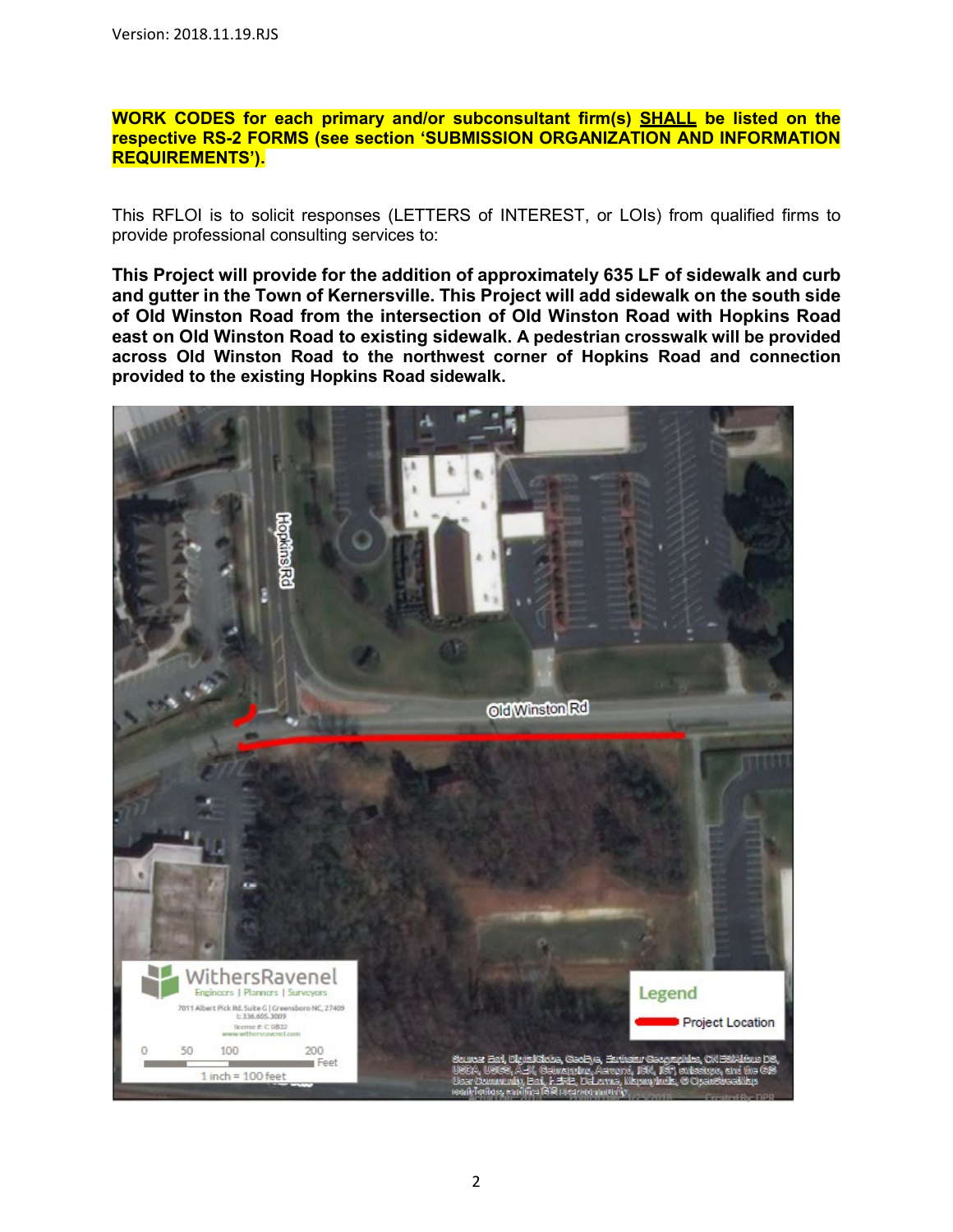LOIs SHALL be received **BY MAIL, OR HAND-DELIVERY no later than 2:00 PM October 31, 2019.**

**The address for electronic deliveries is:** *N/A*

**The address for mailings is: Town of Kernersville PO Box 728 Kernersville, NC 27285-0728**

**The address for hand-deliveries is: Town of Kernersville 134 East Mountain Street, Kernersville, NC 27285**

#### **LOIs received after this deadline will not be considered.**

Except as provided below any firm wishing to be considered must be properly registered with the Office of the Secretary of State and with the North Carolina Board of Examiners for Engineers and Surveyors. Any firm proposing to use corporate subsidiaries or subcontractors must include a statement that these companies are properly registered with the North Carolina Board of Examiners for Engineers and Surveyors and/or the NC Board for Licensing of Geologists. The Engineers performing the work and in responsible charge of the work must be registered Professional Engineers in the State of North Carolina and must have a good ethical and professional standing. It will be the responsibility of the selected private firm to verify the registration of any corporate subsidiary or subcontractor prior to submitting a Letter of Interest. Firms which are not providing engineering services need not be registered with the North Carolina Board of Examiners for Engineers and Surveyors. Some of the services being solicited may not require a license. It is the responsibility of each firm to adhere to all laws of the State of North Carolina.

The firm must have the financial ability to undertake the work and assume the liability. The selected firm(s) will be required to furnish proof of Professional Liability insurance coverage in the minimum amount of \$1,000,000.00. The firm(s) must have an adequate accounting system to identify costs chargeable to the project.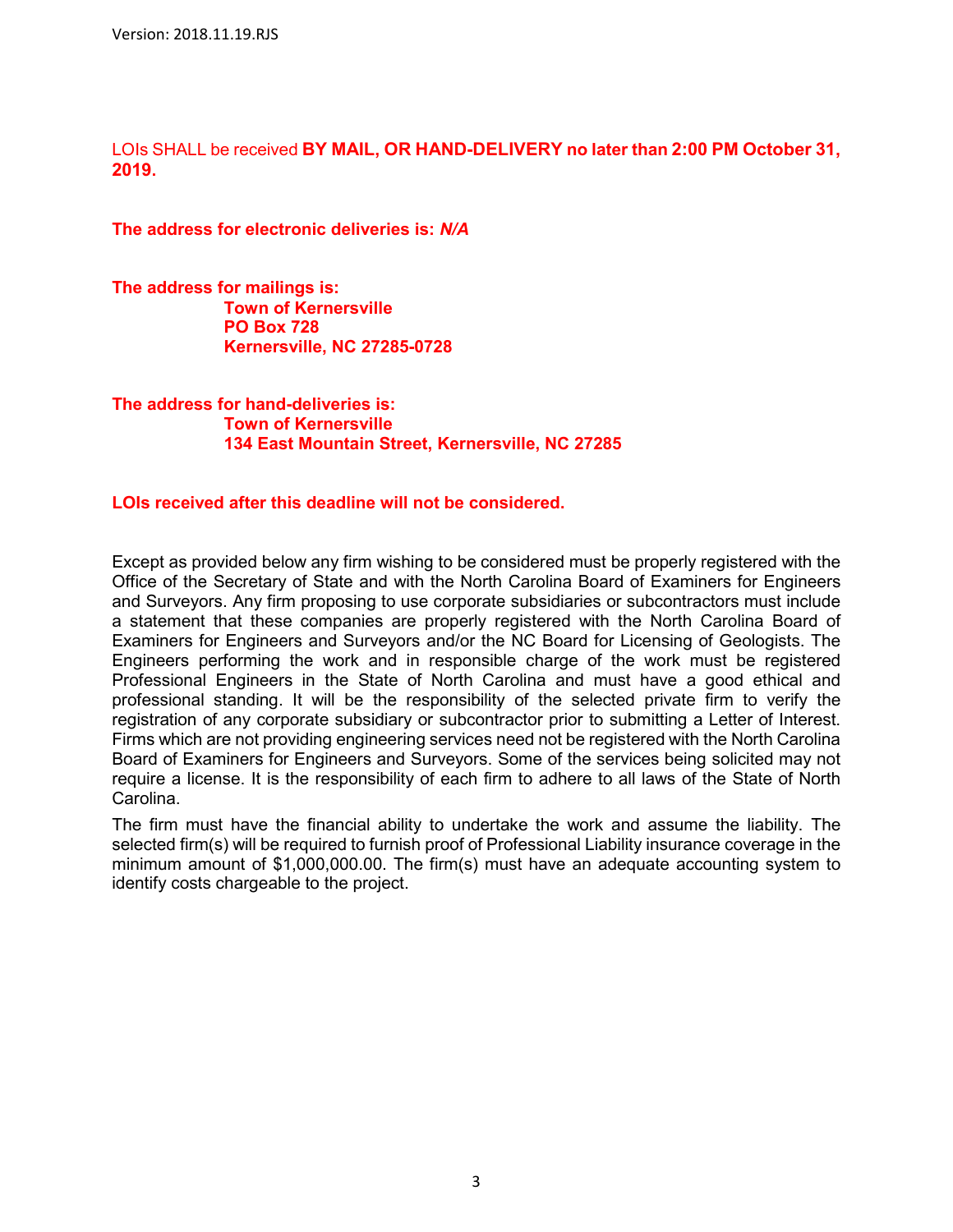## **SCOPE OF WORK**

The **TOWN OF KERNERSVILLE** is soliciting proposals for the services of a firm/team for the following contract scope of work:

Technical services and engineering design for preparation of construction plans and documents associated with the installation of pedestrian improvements that include sidewalk, curb and gutter and crosswalk striping. Services will include the following project elements:

- **•** Existing condition survey and documentation
- **•** Utility evaluation
- **•** Preliminary design plans
- **•** Submission of Preliminary Design plans, drainage evaluation, Engineer's estimate and other pertinent data as required by NCDOT for review and approval.
- **•** Final Design submission of Final Design Plans, contract documentation and specifications for bidding, and Engineer's Estimate.
- **•** Permitting coordination with NCDOT, NCDEQ (if required), etc.
- **•** Preparation of permanent and temporary construction easements, including preparation of plats/maps and legal descriptions to assist with recording documents.
- **•** Bid Document Development and Bid Services.

### **PROPOSED CONTRACT TIME: Less than 1 year from Notice to Proceed**

### **PROPOSED CONTRACT PAYMENT TYPE: Lump Sum**

### **SUBMITTAL REQUIREMENTS**

All LOIs are limited to **ten** (**10**) pages (RS-2 forms are not included in the page count) inclusive of the cover sheet, and shall be typed on 8-1/2" x 11" sheets, single-spaced, one- sided.

*Fold out pages are not allowed. In order to reduce costs and to facilitate recycling; binders, dividers, tabs, etc. are prohibited. One staple in the upper left-hand corner is preferred.*

LOIs containing more than ten (**10**) pages will not be considered.

*Three (3) total copies of the LOI should be submitted.*

**Firms submitting LOIs are encouraged to carefully check them for conformance to the requirements stated above. If LOIs do not meet ALL of these requirements they will be disqualified. No exception will be granted.**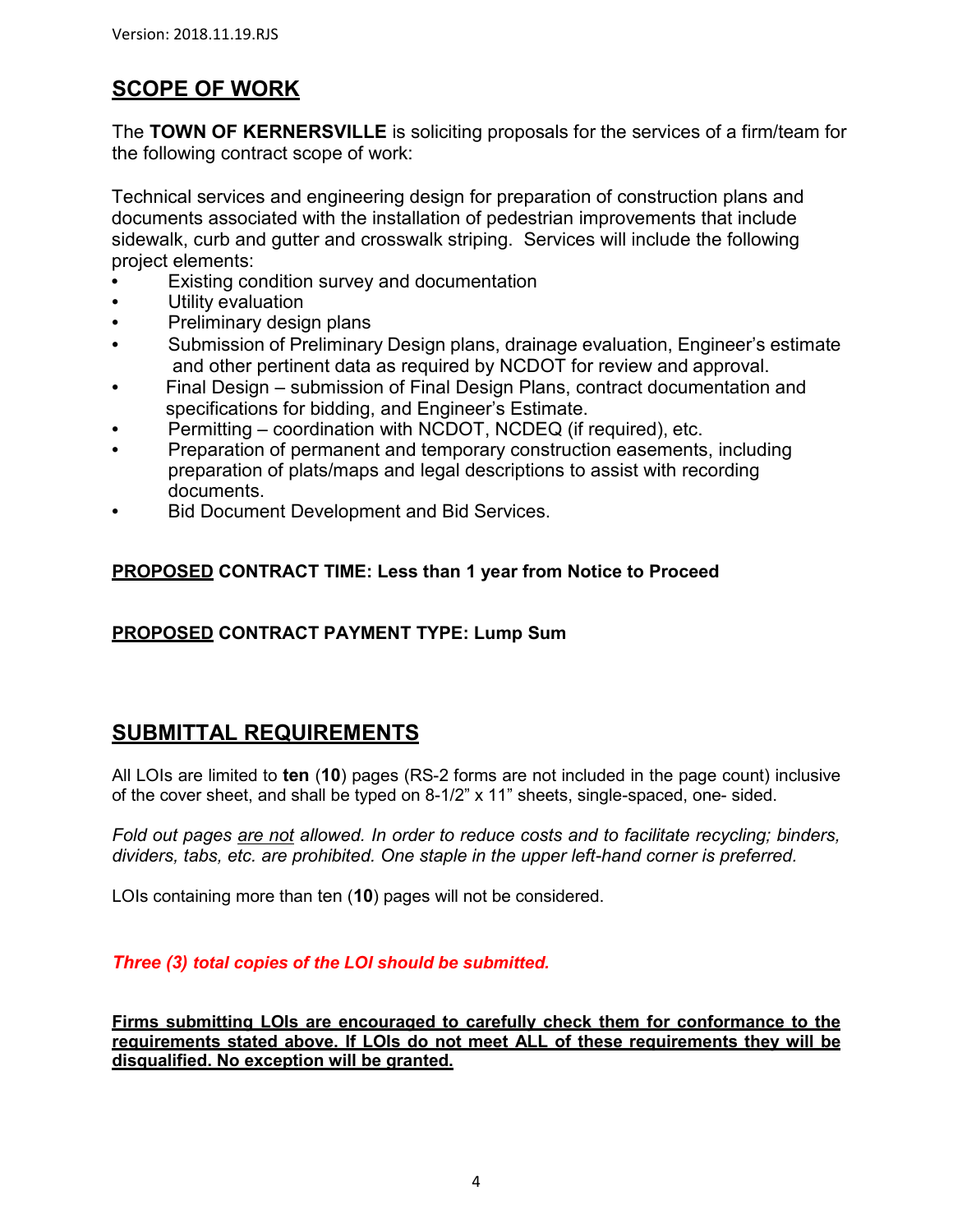### **SELECTION PROCESS**

Following is a general description of the selection process:

- The Town of Kernersville's (LGA) Selection Committee will review all qualifying LOI submittals.
- For Limited Services Contracts (On-Call type contracts), the LGA's Selection Committee MAY, at the LGA's discretion, choose any number of firms to provide the services being solicited.
- For Project-Specific Contracts (non On-Call type contracts), the LGA's Selection Committee MAY, at the LGA's discretion, shortlist a minimum of three (3) firms to be interviewed. IF APPLICABLE, dates of shortlisting and dates for interviews are shown in the section **SUBMISSION SCHEDULE AND KEY DATES** at the end of this RFLOI.
- In order to be considered for selection, consultants must submit a complete response to this RFLOI prior to the specified deadlines. Failure to submit all information in a timely manner will result in disqualification.

### **SMALL PROFESSIONAL SERVICE FIRM (SPSF) PARTICIPATION**

The Department encourages the use of Small Professional Services Firms (SPSF). Small businesses determined to be eligible for participation in the SPSF program are those meeting size standards defined by Small Business Administration (SBA) regulations, 13 CFR Part 121 in Sector 54 under the North American Industrial Classification System (NAICS). The SPSF program is a race, ethnicity, and gender neutral program designed to increase the availability of contracting opportunities for small businesses on federal, state or locally funded contracts. SPSF participation is not contingent upon the funding source.

The Firm, at the time the Letter of Interest is submitted, shall submit a listing of all known SPSF firms that will participate in the performance of the identified work. The participation shall be submitted on the Department's Subconsultant Form RS-2. RS-2 forms may be accessed on the Department's website at [NCDOT Connect Guidelines & Forms.](https://connect.ncdot.gov/business/consultants/Pages/Guidelines-Forms.aspx)

The SPSF must be qualified with the Department to perform the work for which they are listed.

Real-time information about firms doing business with the Department and firms that are SPSF certified through the Contractual Services Unit is available in the Directory of Transportation Firms. The Directory can be accessed on the Department's website at [Directory of Firms](https://www.ebs.nc.gov/VendorDirectory/default.html) -- Complete listing of certified and prequalified firms.

The listing of an individual firm in the Department's directory shall not be construed as an endorsement of the firm.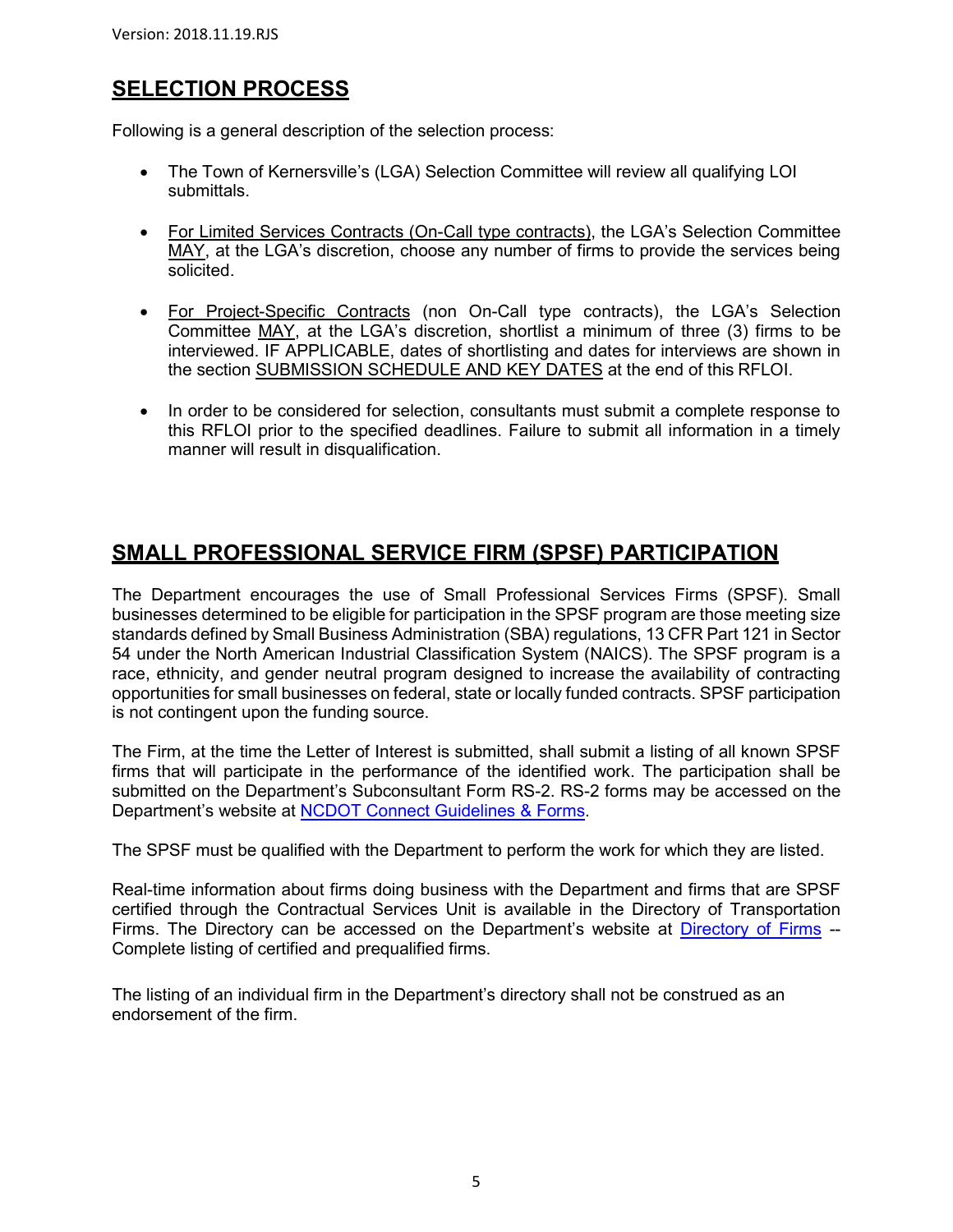## **PREQUALIFICATION**

The Department maintains on file the qualifications and key personnel for each approved discipline, as well as any required samples of work. Each year on the anniversary date of the company, the firm shall renew their prequalified disciplines. If your firm has not renewed its application as required by your anniversary date or if your firm is not currently prequalified, please submit an application to the Department **prior to submittal of your LOI**. An application may be accessed on the Department's website at [Prequalifying Private Consulting Firms](https://connect.ncdot.gov/business/Prequal/Pages/Private-Consulting-Firm.aspx) -- Learn how to become Prequalified as a Private Consulting Firm with NCDOT. Having this data on file with the Department eliminates the need to resubmit this data with each letter of interest.

Even though specific DBE/MBE/WBE goals are not required for this project, the Department of Transportation is committed to providing opportunity for small and disadvantaged businesses to perform on its contracts through established Department goals. The Firm, subconsultant and subfirm shall not discriminate on the basis of race, religion, color, national origin, age, disability or sex in the performance of this contract.

### **SELECTION CRITERIA**

#### **All prequalified firms who submit responsive letters of interest will be considered.**

In selecting a firm/team, the selection committee will take into consideration qualification information including such factors as:

- 1. **CRITERIA NUMBER 1 - 25% =** 1. Team qualifications.
- 2. **CRITERIA NUMBER 2 - 25% =** 2. Team experience.
- 3. **CRITERIA NUMBER 3 - 25% =** 3. Technical approach.
- 4. **CRITERIA NUMBER 4 - 25% =** 4. Unique qualifications and project communication

style of the Project Manager.

After reviewing qualifications, if firms are equal on the evaluation review, then those qualified firms with proposed SPSF participation will be given priority consideration.

### **SUBMISSION ORGANIZATION AND INFORMATION REQUIREMENTS**

The LOI should be addressed to **Chris Jensen, P.E. CFM – Town Engineer** and must include the name, address, telephone number, and e-mail address of the prime consultant's contact person for this RFLOI.

The LOI must also include the information outlined below:

Chapter 1 - Introduction

The Introduction should demonstrate the consultant's overall qualifications to fulfill the requirements of the scope of work and should contain the following elements of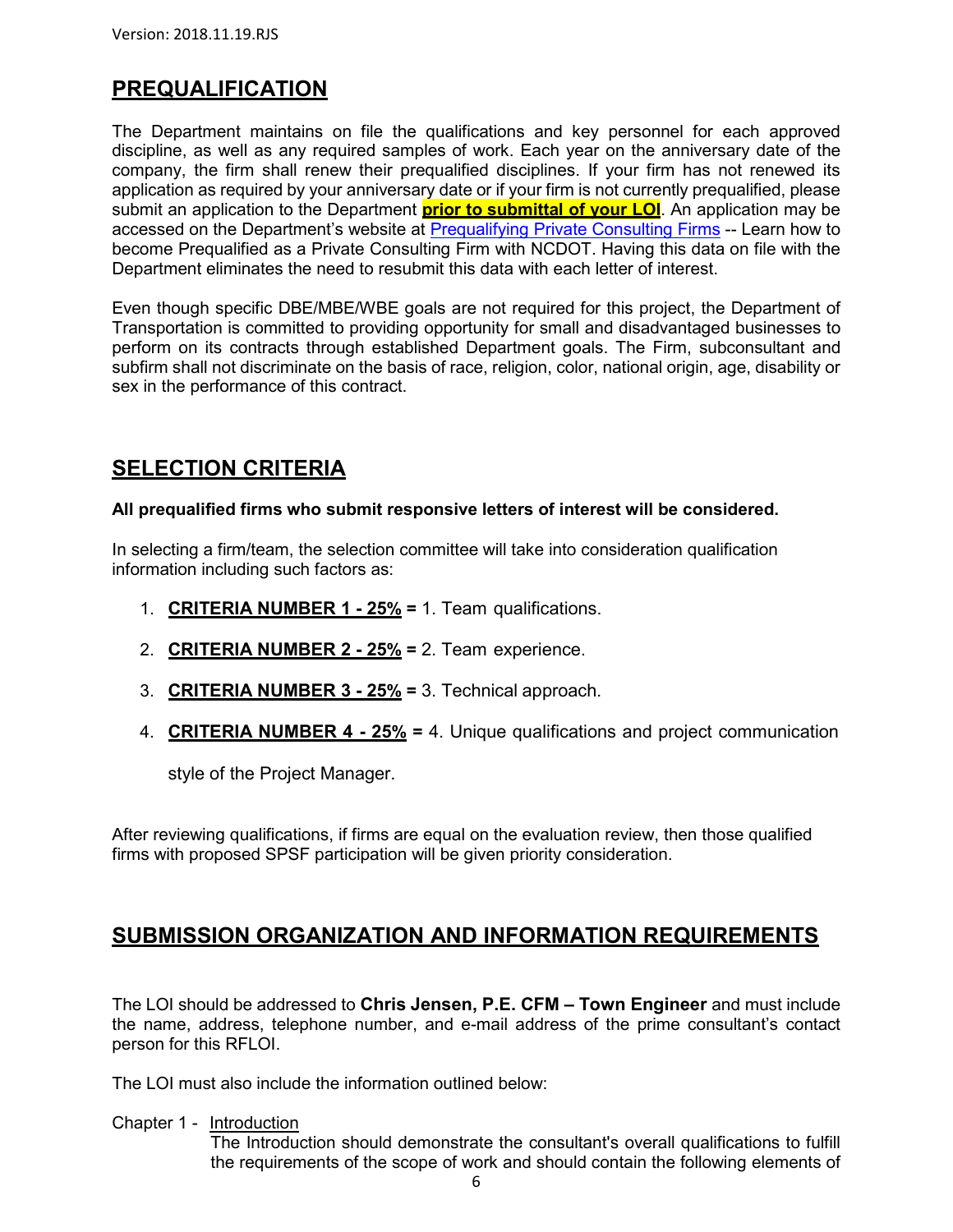#### information:

- **Expression of firm's interest in the work;**
- Statement of whether firm is on register;
- Date of most recent private engineering firm qualification;
- Statement regarding firm's possible conflict of interest for the work; and
- Summation of information contained in the letter of interest.

#### Chapter 2 - Team Qualifications

This chapter should elaborate on the general information presented in the introduction, to establish the credentials and experience of the consultant to undertake this type of effort. The following must be included:

- 1. Identify recent, similar projects the firm, acting as the prime contractor, has conducted which demonstrates its ability to conduct and manage the project. Provide a synopsis of each project and include the date completed, and contact person.
- 2. If subconsultants are involved, provide corresponding information describing their qualifications as requested in bullet number 1 above.

#### Chapter 3 - Team Experience

This chapter must provide the names, classifications, and location of the firm's North Carolina employees and resources to be assigned to the advertised work; and the professional credentials and experience of the persons assigned to the project, along with any unique qualifications of key personnel. Although standard personnel resumes may be included, identify pertinent team experience to be applied to this project. Specifically, the Department Town is interested in the experience, expertise, and total quality of the consultant's proposed team. If principals of the firm will not be actively involved in the study/contract/project, do not list them. The submittal shall clearly indicate the Consultant's Project Manager, other key Team Members and his/her qualifications for the proposed work. Also, include the team's organization chart for the Project / Plan. A Capacity Chart / Graph (available work force) should also be included. Any other pertinent information should also be listed in this section.

*Note:* If a project team or subconsultant encounters personnel changes, or any other changes of significance dealing with the company,  $NCDO+T$  the Town should be notified immediately.

#### Chapter 4 - Technical Approach

The consultant shall provide information on its understanding of, and approach to accomplish, this project, including their envisioned scope for the work and any innovative ideas/approaches, and a schedule to achieve the dates outlined in this RFLOI (if any project-specific dates are outlined below).

#### APPENDICES-

CONSULTANT CERTIFICATION Form RS-2

Completed Form RS-2 forms SHALL be submitted with the firm's letter of interest. This section is limited to the number of pages required to provide the requested information.

Submit Form RS-2 forms for the following: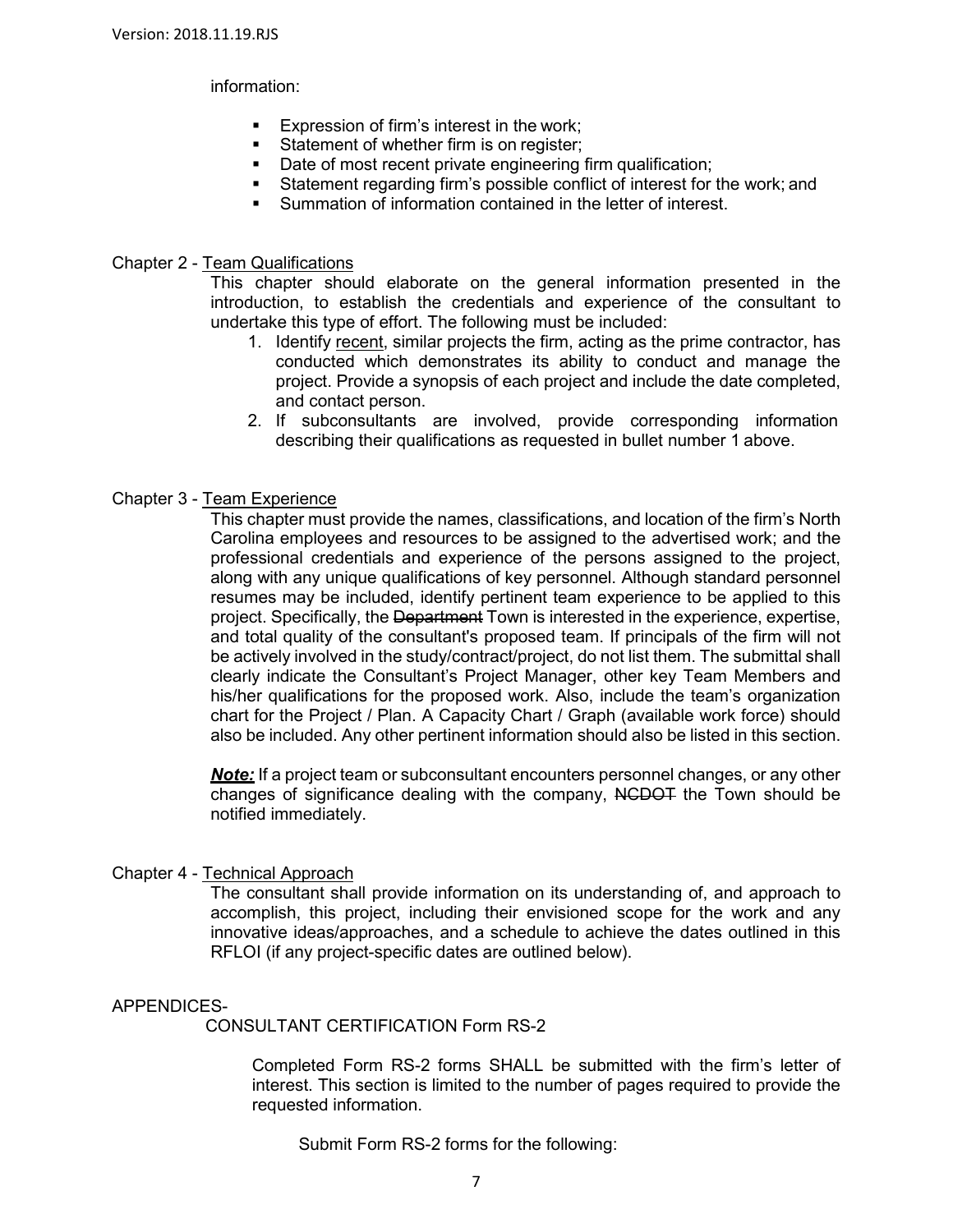- **Prime Consultant firm**
	- Prime Consultant Form RS-2 Rev 1/14/08; and
- **ANY/ALL Subconsultant firms** (*If Subconsultants are allowed under this RFLOI*) to be, or anticipated to be, utilized by your firm.
	- $\triangleright$  Subconsultant Form RS-2 Rev 1/15/08.
	- $\triangleright$  In the event the firm has no subconsultant, it is required that this be indicated on the Subconsultant Form RS-2 by entering the word "None" or the number "ZERO" and signing the form.

Complete and sign each Form RS-2 (instructions are listed on the form).

The required forms are available on the Department's website at: <https://connect.ncdot.gov/business/consultants/Pages/Guidelines-Forms.aspx>

[Prime Consultant Form RS-2](https://connect.ncdot.gov/business/consultants/Roadway/Form%20RS-2%20Prime%20Contractor.pdf)

[Subconsultant Form RS-2](https://connect.ncdot.gov/business/consultants/Roadway/Form%20RS-2%20Subcontract.pdf)

All correspondence and questions concerning this RFLOI should be directed to **Chris Jensen, P.E. CFM** at **336-992-0206 or by email at [cjensen@toknc.com.](mailto:cjensen@toknc.com)**